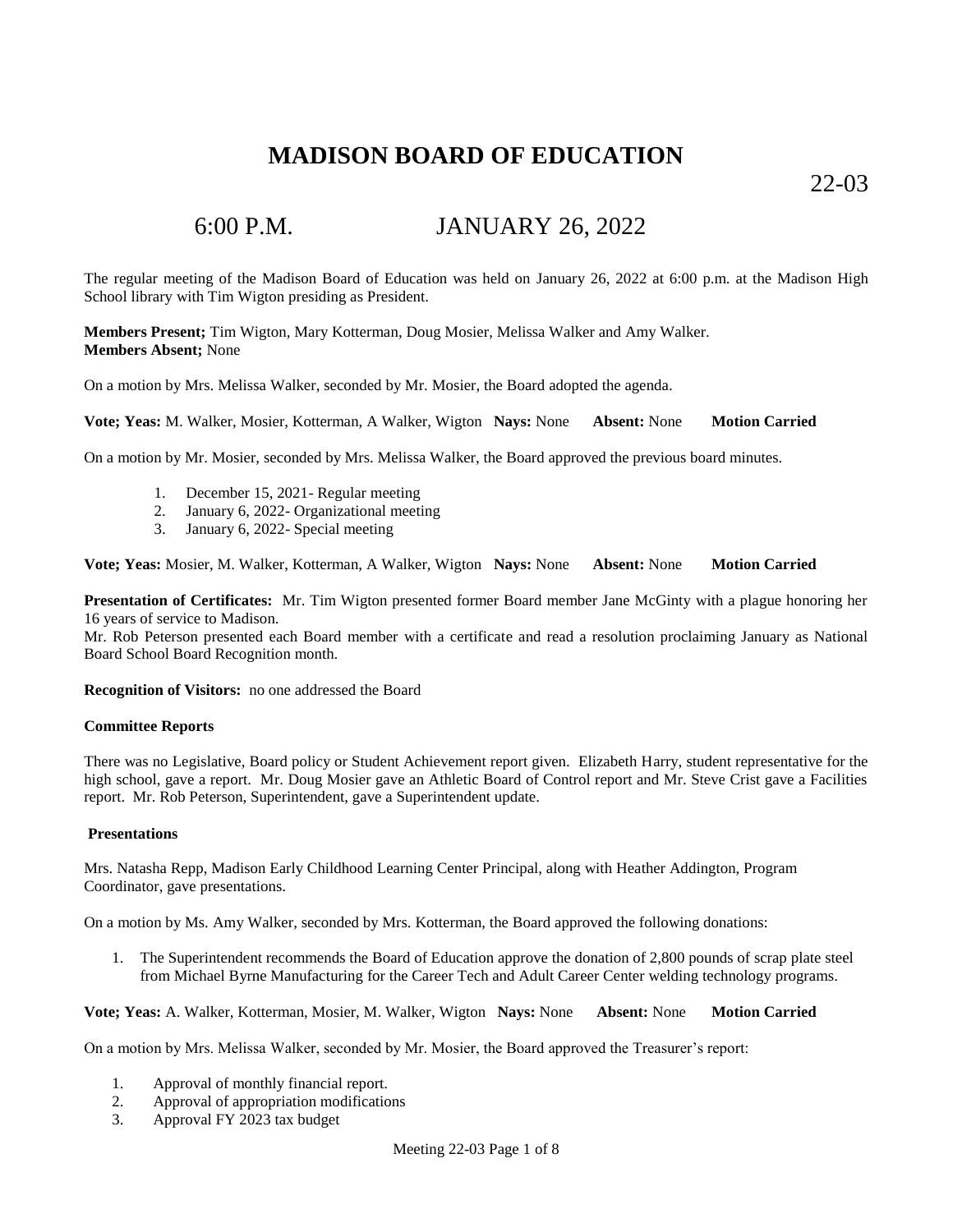22-03

## 6:00 P.M. JANUARY 26, 2022

**Vote; Yeas:** M. Walker, Mosier, Kotterman, A.. Walker, Wigton **Nays:** None **Absent:** None **Motion Carried**

### **Strategic Plan**

Mrs. Sonja Pluck gave a report to the Board on what the Communication and Engagement Committee was planning to meet their goals.

On a motion by Mrs. Melissa Walker, seconded by Mr. Mosier, the Board of Education approved the following matters related to personnel:

#### **1. Certificated Personnel**

a. Resignations

The Superintendent recommends acceptance of the following resignations, for reasons as noted, to be effective as indicated:

b. Additional Assignments – Extra Duty Assignments

The Superintendent recommends appointment of the following for supplemental positions for the 2021/2022 school year pending proper certification, paperwork and background checks:

Tommy Hill, Boys' Varsity Tennis Coach Tim Niswander, Head Varsity Softball Coach Brent Sanders, Head 7/8 Grade Track Coach Mikeala Bush, Assistant 7/8 Grade Track Coach Michael Anderson, Assistant Varsity Track Coach Kim Boehm, Assistant Varsity Track Coach Bill Roth, Assistant Varsity Track Coach Andrew Saris, Head Varsity Track Coach

The Superintendent recommends the Board of Education approve the following volunteers for the 2021/2022 school year:

Zac Huff, varsity baseball

c. Appointments – Madison Adult Education

Pending proper/applicable certification, paperwork and BCI/FBI checks, the Superintendent recommends approval of the following:

| Angella Foster | Cosmetology Instructor                       |
|----------------|----------------------------------------------|
| Doug Wilson    | Precision Machining/CNC Instructor           |
| Laura Johnson  | <b>Clinical Medical Assisting Instructor</b> |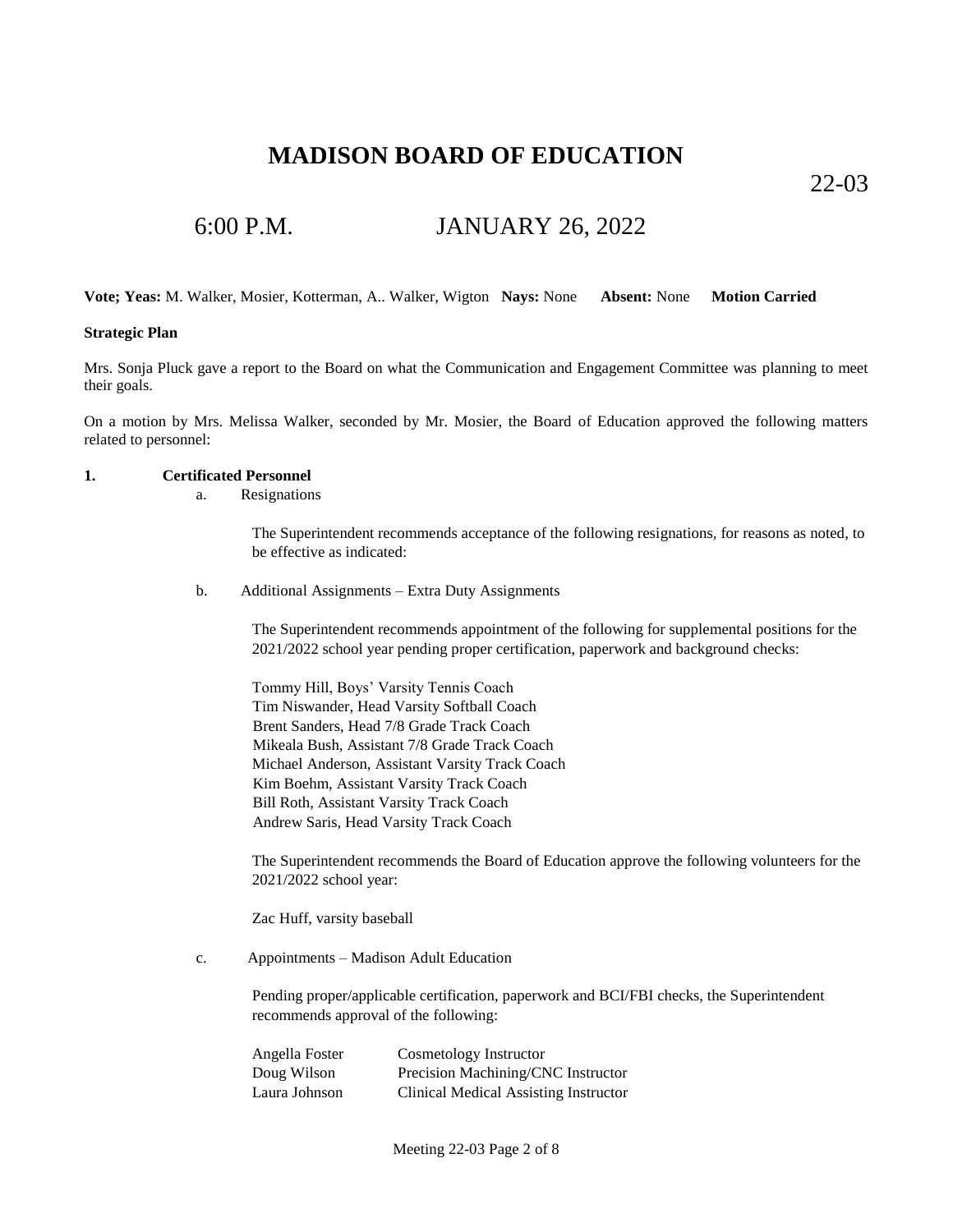22-03

# 6:00 P.M. JANUARY 26, 2022

### d. Appointments - Substitute Teachers

Pending proper/applicable certification, paperwork, and BCI/FBI checks, the Superintendent recommends approval of the appointment of the following substitute teachers on an "on call" basis, as needed for the 2021/2022 school year:

Sarah Beck Maranda Clark Seth Roy Victoria Skoog John Tipton Delaney Wilson Gaven Remy Nicholas Goodwin Luke Fellure Jennifer Hummel Andrea Gerich Samantha Hoffman Elizabeth Harvey Cassie Garrison Madison McQuate

### **2. Classified Personnel**

a. Appointments - Substitutes

Pending proper/applicable certification, paperwork, and BCI/FBI checks, the Superintendent recommends approval of the appointment of the following substitute employees on an "on call" basis, as needed for the 2021/2022 school year:

Diana Kelley, cafeteria and secretary Ronald Hairston, bus driver

b. Resignations

The Superintendent recommends acceptance of the following resignations/retirements, for reasons as noted, to be effective as indicated:

| Emma Wilson, MECLC                                   | Personal | 12/22/21 |
|------------------------------------------------------|----------|----------|
| Pam Beaver, $2 \text{ hr.} \text{ cosk} - \text{HS}$ | Personal | 12/28/21 |

c. Appointments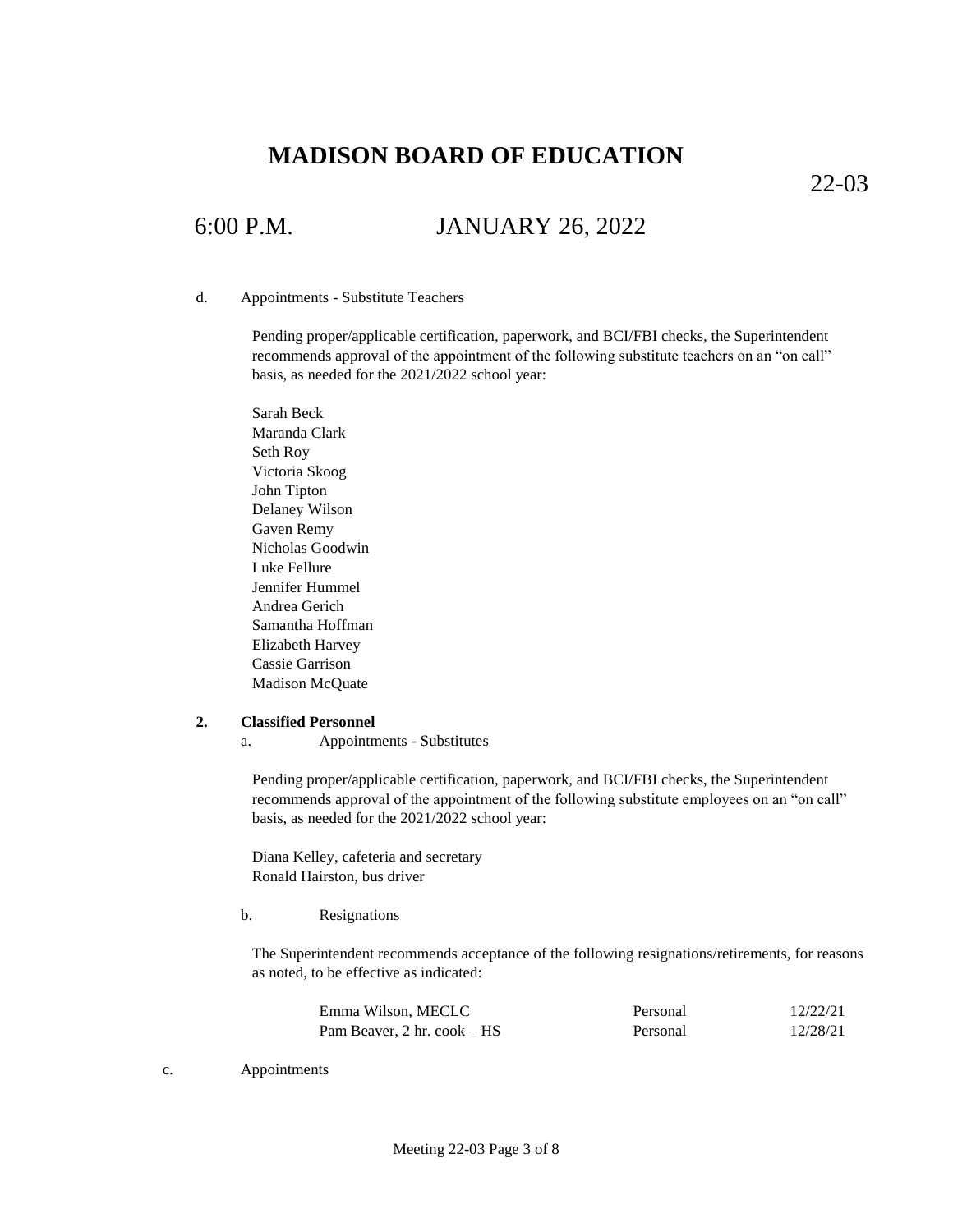22-03

## 6:00 P.M. JANUARY 26, 2022

Pending proper/applicable certification, paperwork, and BCI/FBI checks, the Superintendent recommends approval of the appointment of the following. Salary is in accordance with the adopted salary schedule, effective as indicated:

Angel Stantz, Building Aide – Mifflin Effective 12/16/21

**Vote; Yeas:** M. Walker, Mosier, A Walker, Kotterman, Wigton **Nays:** None **Absent:** None **Motion Carried**

### **School Board Recognition Month-Robert S. Peterson, Superintendent**

On a motion by Mrs. Kotterman, seconded by Mrs. Melissa Walker, the Board approved the following resolution:

WHEREAS, it shall be the mission of the Madison Local School District to provide all students with the best possible education; and

WHEREAS, the school board sets the direction for our community's public schools by envisioning the community's education future; and

WHEREAS, the school board sets policies and procedures to govern all aspects of school district operation; and

WHEREAS, serving on a school board requires an unselfish devotion of time and service to Carry on the mission and business of the school district: and

WHEREAS, the school board must respond on behalf of the community to the educational Needs of the students; and

WHEREAS, the school board voluntarily accepts the above-mentioned responsibilities;

NOW, THEREFORE, BE IT RESOLVED that I, Robert S. Peterson, do hereby proclaim January 2022 as School Board Recognition Month. I encourage all citizens to publicly and privately thank the school board members from all districts serving this community for their dedicated service to our children.

**Vote; Yeas:** Kotterman, M. Walker, Mosier, A Walker, Wigton **Nays:** None **Absent:** None **Motion Carried**

On a motion by Mr. Mosier, seconded by Ms. Amy Walker, the Board of Education approved the following Superintendent's business:

> 1. The Superintendent recommends the Board of Education approve the cell phone allowance for the following employees for January 2022 - December 2022.

Steve Crist Mike Christy Joshua Miller Jeremy Thoman Mike Yost

2. The Superintendent recommends the Board of Education approve the notification to the M.L.E.A. and O.A.P.S.E. Presidents of the Board of Education's decision to consider a Reduction in Force.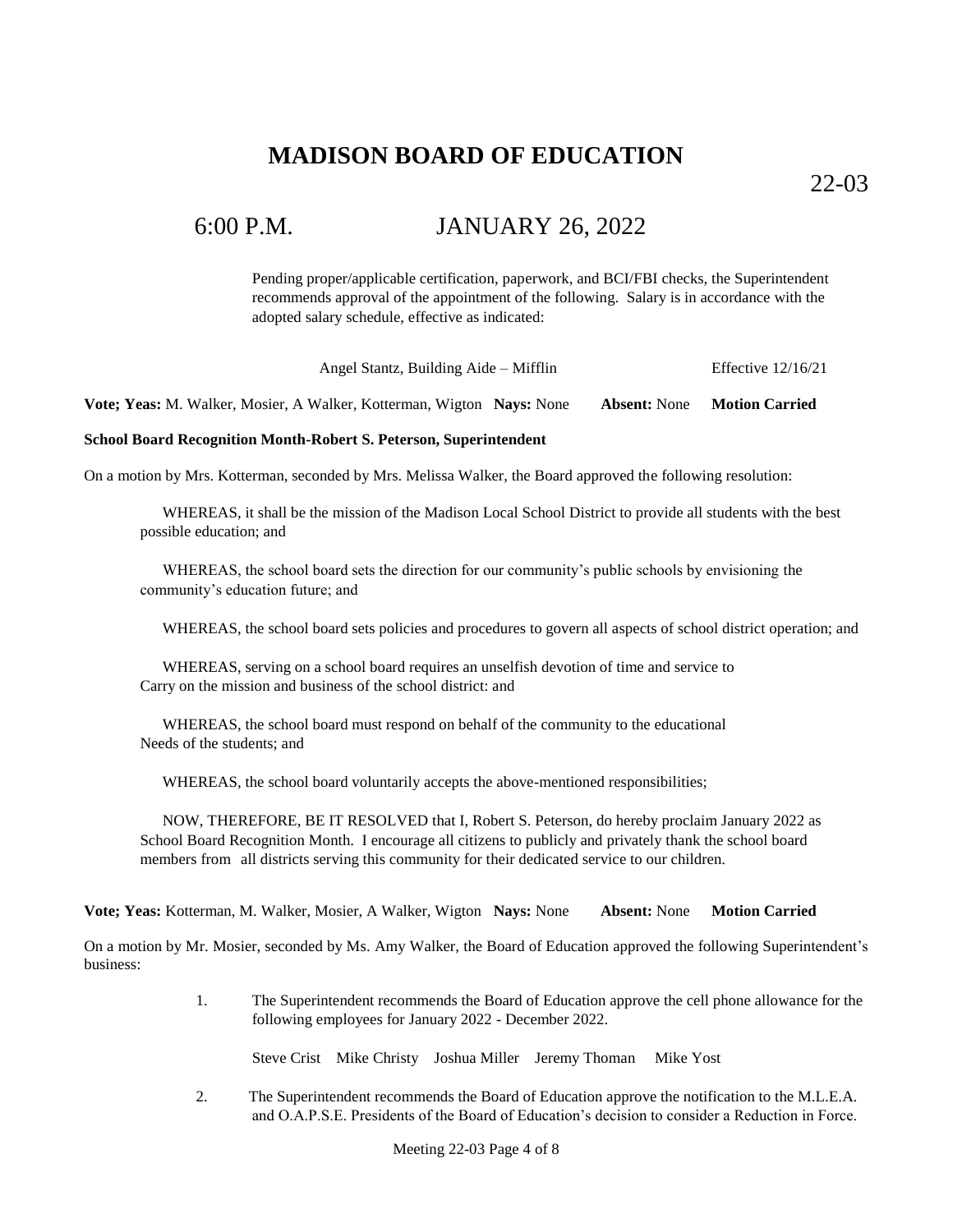22-03

# 6:00 P.M. JANUARY 26, 2022

- 3. The Superintendent recommends the Board of Education approve the creation of a 200 activity account for the Strategic Plan/Culture and Climate Fund. The account will be used to raise funds to increase community involvement in extracurricular activities.
- 5. Point of Information: The purchase of Air Quality Monitoring devices (Vape Detectors) for the high school and middle school approved at the December 15, 2021 meeting will be paid with ESSER II funds.
- 6. The Superintendent recommends the Board of Education approve the termination of the employment of Emily Hall from the MECLC on the basis of the Ohio Department of Education's childcare and preschool licensing rules.
- 8. The Superintendent recommends the Board of Education approve the following Resolution:

A RESOLUTION OF THE BOARD OF EDUCATION OF THE MADISON LOCAL SCHOOL DISTRICT OF RICHLAND COUNTY, OHIO, DETERMINING TO SUBMIT TO THE ELECTORS OF SAID SCHOOL DISTRICT THE QUESTION OF LEVYING THE RENEWAL OF A TAX FOR CURRENT EXPENSES PURSUANT TO SECTION 5705.21, REVISED CODE OF OHIO.

| THE BOARD OF EDUCATION OF THE        |  |
|--------------------------------------|--|
| <b>MADISON LOCAL SCHOOL DISTRICT</b> |  |
| <b>MET IN REGULAR SESSION ON</b>     |  |
| <b>January 26, 2022</b>              |  |

WHEREAS, on January 6, 2022, pursuant to the requirements of R.C. 5705.03(B), this Board adopted a Resolution to certify to the Auditor of Richland County, Ohio, a request that he certify to this Board the current tax valuation of this School District and the dollar amount of revenue that would be raised by the renewal of a tax levy of six and nine tenths (6.9) mills for current expenses, and

WHEREAS, on January 10, 2022, said Auditor certified to this Board that the total current tax valuation of this district is \$385,942,450 and that the levy of six and nine tenths (6.9) mills for current expenses will generate \$2,660,000 in revenue per year.

NOW, THEREFORE, BE IT RESOLVED by the Board of Education of the Madison Local School District, two-thirds (2/3) of all its members concurring:

1. THAT this Board hereby finds and determines that the amount of taxes which may be raised within the ten mill limitation by levies on the current tax duplicate will be insufficient to provide an adequate amount for the necessary requirements of this school district.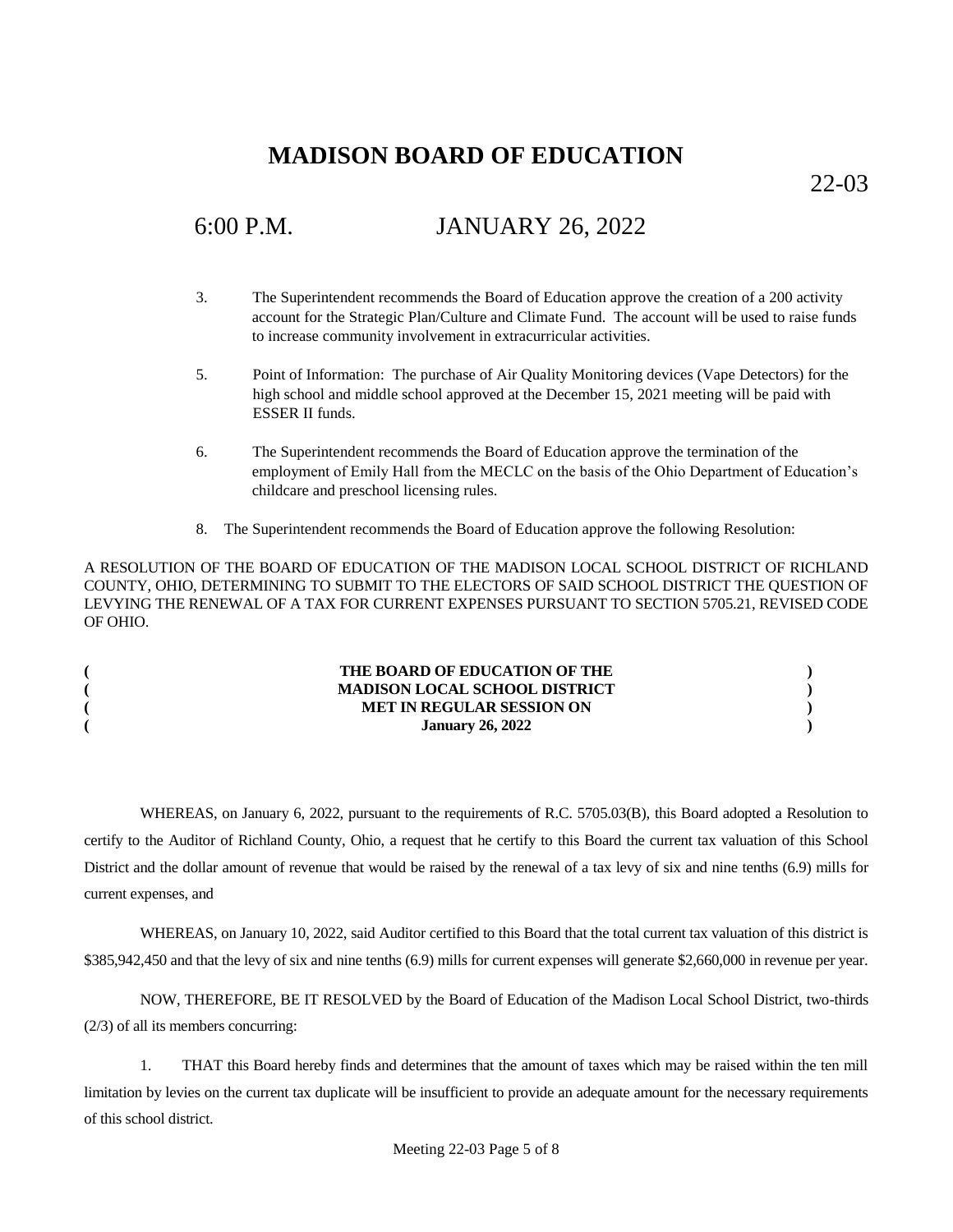22-03

### 6:00 P.M. JANUARY 26, 2022

2. THAT it is necessary to levy the renewal of a tax in excess of the ten mill limitation pursuant to Section 5705.21, Revised Code of Ohio, for the purpose of the CURRENT EXPENSES of the school district at a rate not exceeding six and nine tenths (6.9) mills for each one dollar of valuation which amounts to sixty-nine Cents (\$.69) for each one hundred dollars of valuation for a period of five (5) years beginning with the current tax year 2022, and including 2023, 2024, 2025 and 2026. The proposed rate is the same as the rate of the existing levy.

3. THAT this question shall be submitted to the electors of this school district at a special election to be held on May 3, 2022, being the same day as the primary election.

4. THAT the Treasurer of this district shall certify a copy of this Resolution, the Resolution adopted January 6, 2022, and the County Auditor's Certificate issued pursuant thereto to the Board of Elections of Richland County, Ohio, immediately after its passage, and request that said Board prepare the ballots and make such other arrangements as are necessary for the submission of this question to the electors of this district all in accordance with law for the May 3, 2022 election.

5. THAT said levy be placed upon the current tax list of the tax year 2022 and thereafter, if a majority of the electors voting thereon vote in favor thereof.

6. THAT the form of ballot to be used in said election shall be substantially as follows:

### OFFICIAL QUESTIONS AND ISSUES BALLOT

### PROPOSED TAX LEVY (RENEWAL)

### MADISON LOCAL SCHOOL DISTRICT

A majority affirmative vote is necessary for passage.

A renewal of a tax for the benefit of the Madison Local School District for the purpose of CURRENT EXPENSES at a rate not exceeding six and nine tenths (6.9) mills for each one dollar of valuation which amounts to sixty-nine cents (\$.69) for each one hundred dollars of valuation for a period of five (5) years commencing in 2022, first due in calendar year 2023.

| For the Tax Levy     |
|----------------------|
| Against the Tax Levy |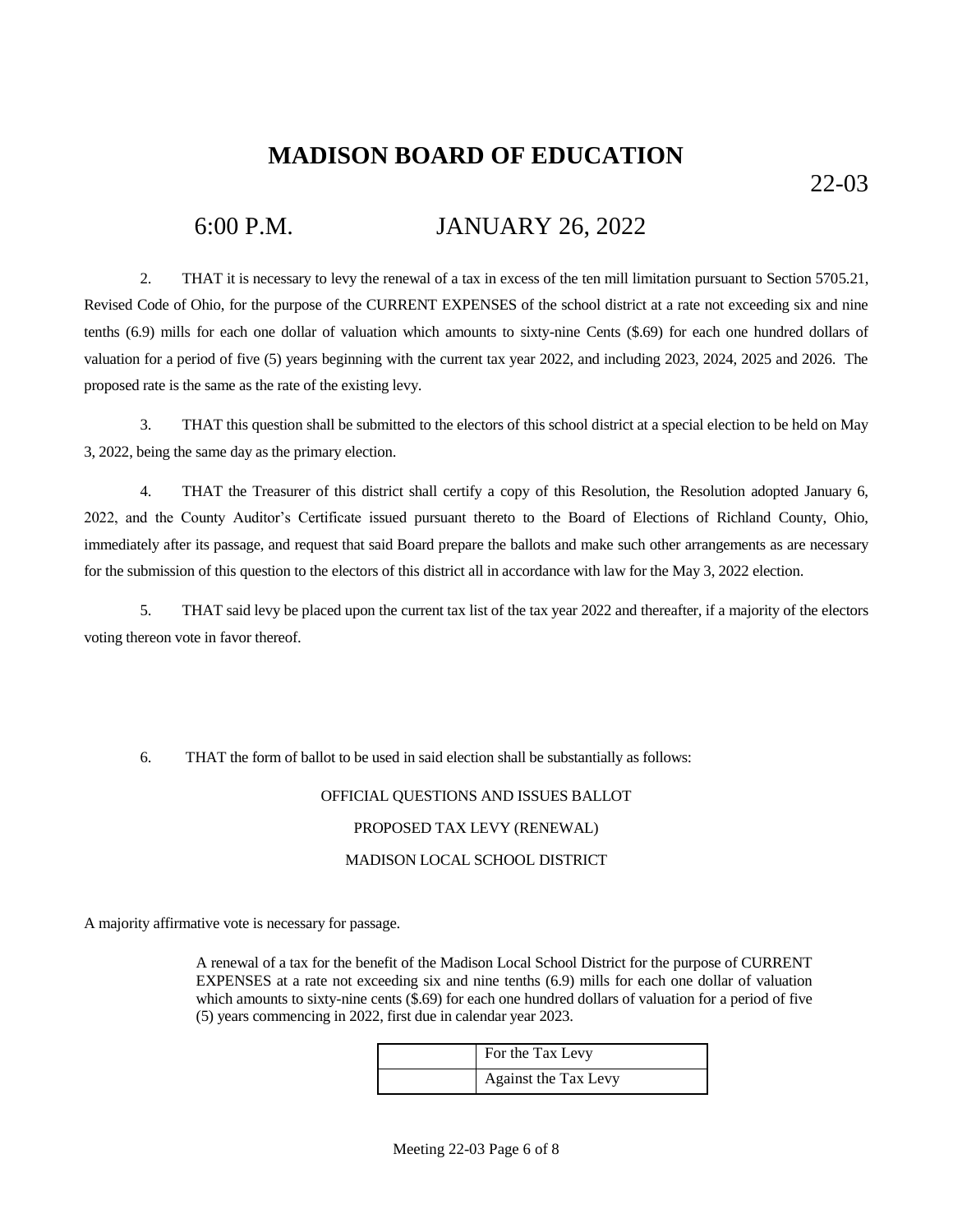22-03

# 6:00 P.M. JANUARY 26, 2022

M moved the adoption of the foregoing Resolution.

M seconded that motion.

Upon the roll call the vote was as follows:

|                       | <b>AYE</b> | <b>NAY</b> |
|-----------------------|------------|------------|
| <b>MARY KOTTERMAN</b> |            |            |
| <b>DOUG MOSIER</b>    |            |            |
| AMY WALKER            |            |            |
| <b>MELISSA WALKER</b> |            |            |
| <b>TIM WIGTON</b>     |            |            |

- 9. The Superintendent recommends the Board of Education approve the ratification of the contract between the Madison Local Education Association and Madison Local Schools for August 1, 2021 – July 31, 2024.
- 10. The Superintendent recommends the Board of Education approve an overnight trip February 17-19, 2022 for five students, selected through an audition process, performing in the American Choral Director Association Midwestern Regional Conference in Chicago, Illinois.

**Vote; Yeas:** Mosier, A Walker, Kotterman, M. Walker, Wigton **Nays:** None **Absent:** None **Motion Carried**

### **Visitor's comments:** None

On a motion by Mr. Mosier, seconded by Ms. Amy Walker, the Board approved the following President's business;

- 1. The Board of Education accepts the resignation of Robin Klenk, Treasurer, effective July 31, 2022.
- 2. Next regular Board of Education meeting February 23, 2022 at 6:00 p.m., Madison Middle School Auditeria.
- 3. Request for Executive Session for the purpose of employment with respect to a public employee.

**Vote; Yeas:** Mosier, A. Walker, M. Walker, Kotterman, Wigton **Nays:** None **Absent:** None **Motion Carried**

On a motion by Mr. Mosier, seconded by Mrs. Kotterman, the board reconvened from Executive session at 8:25 p.m.

**Vote; Yeas:** Mosier, Kotterman, A. Walker, M. Walker, Wigton **Nays:** None **Absent:** None **Motion Carried**